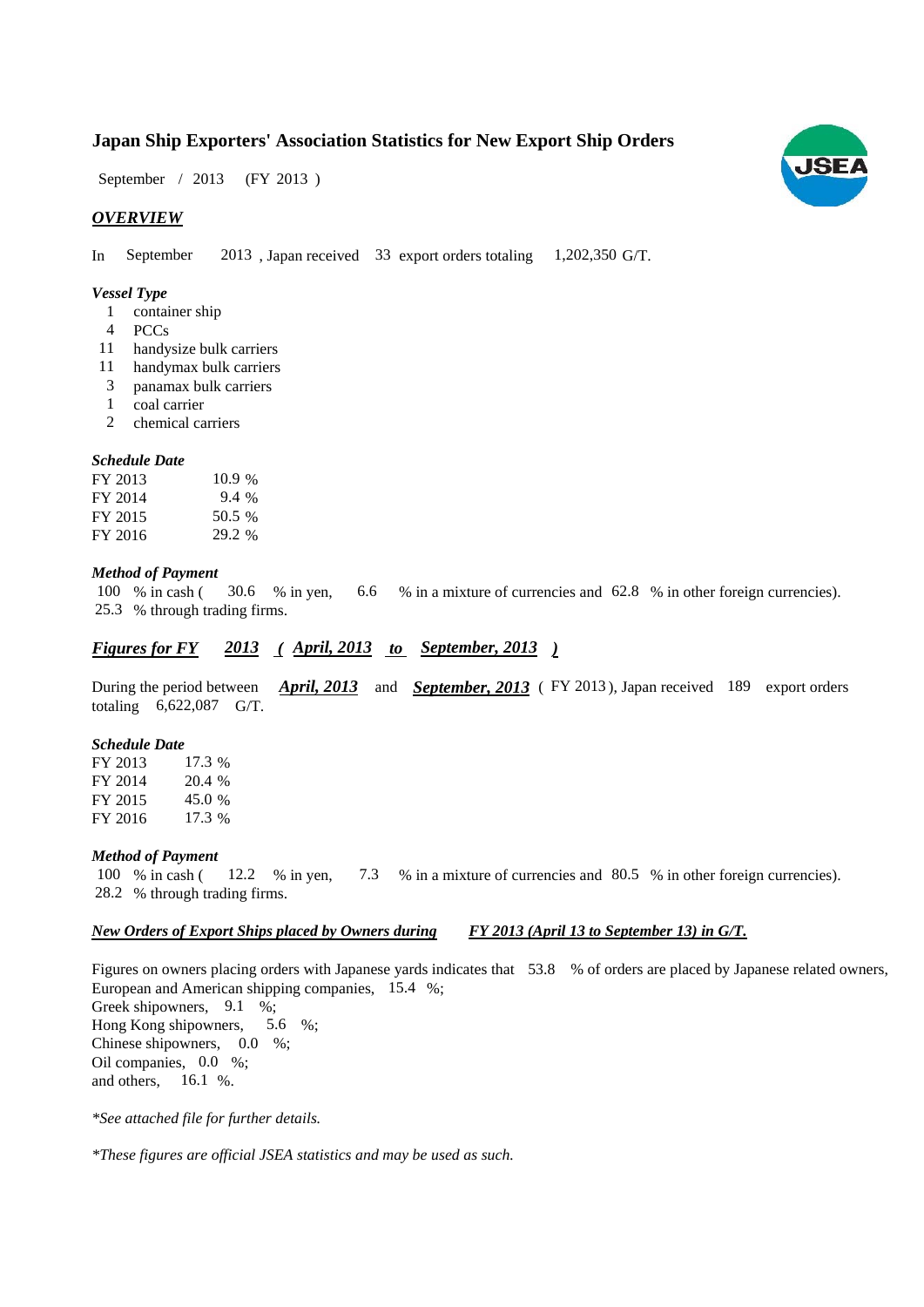## New Export Orders Placed in September 2013 (FY 2013) Based on Fiscal Year

No. G/T No. G/T No. G/T No. G/T No. G/T No. G/T No. G/T No. G/T $G/T$ General Cargos ( 11 520,198 3 140,970 5 97,920 2 19,800 1 8,650 5 314,280 16 581,620 20 687,220 Bulk Carriers 170 7,515,609 55 1,808,150 31 1,030,900 32 1,122,813 15 498,034 26 862,070 159 5,321,967 219 8,631,512 Tankers | 15| 1,338,800|| 4| 219,300| 2| 276,000| 1| 13,300| 2| 127,000| 2| 26,000| 11| 661,600|| 11| 661,600 Combined Carriers 0 0 0 0 0 0 0 0 0 0 0 0 0 0 0 0Others 0 0 2 48,000 0 0 0 0 1 8,900 0 0 3 56,900 3 56,900 Total 196 9,374,607 64 2,216,420 38 1,404,820 35 1,155,913 19 642,584 33 1,202,350 189 6,622,087 253 10,037,232 FY 2013 / FY2012 (%)  $\begin{vmatrix} * & 116.0 \end{vmatrix}$  269.9 126 281.3 241.3 241.3 241.3 251.2 132.3 189.2 189.2 189.2 In CGT 4,239,540 1,121,488 821,578 551,602 319,661 593,481 3,407,810 4,790,843 Description Apr 12 to Mar 13 | Apr 13 to May 13 | June 2013 July 2013 | August 2013 September 2013 Apr 13 to Sep 13 | Jan 13 to Sep 13

*Figures for shipbuilding orders of 500 G/T and over for export as steel vessels placed with JSEA members are covered.*

\*FY 2012/FY2011

\*\*Calendar Year 2013

JSEA (October 2013)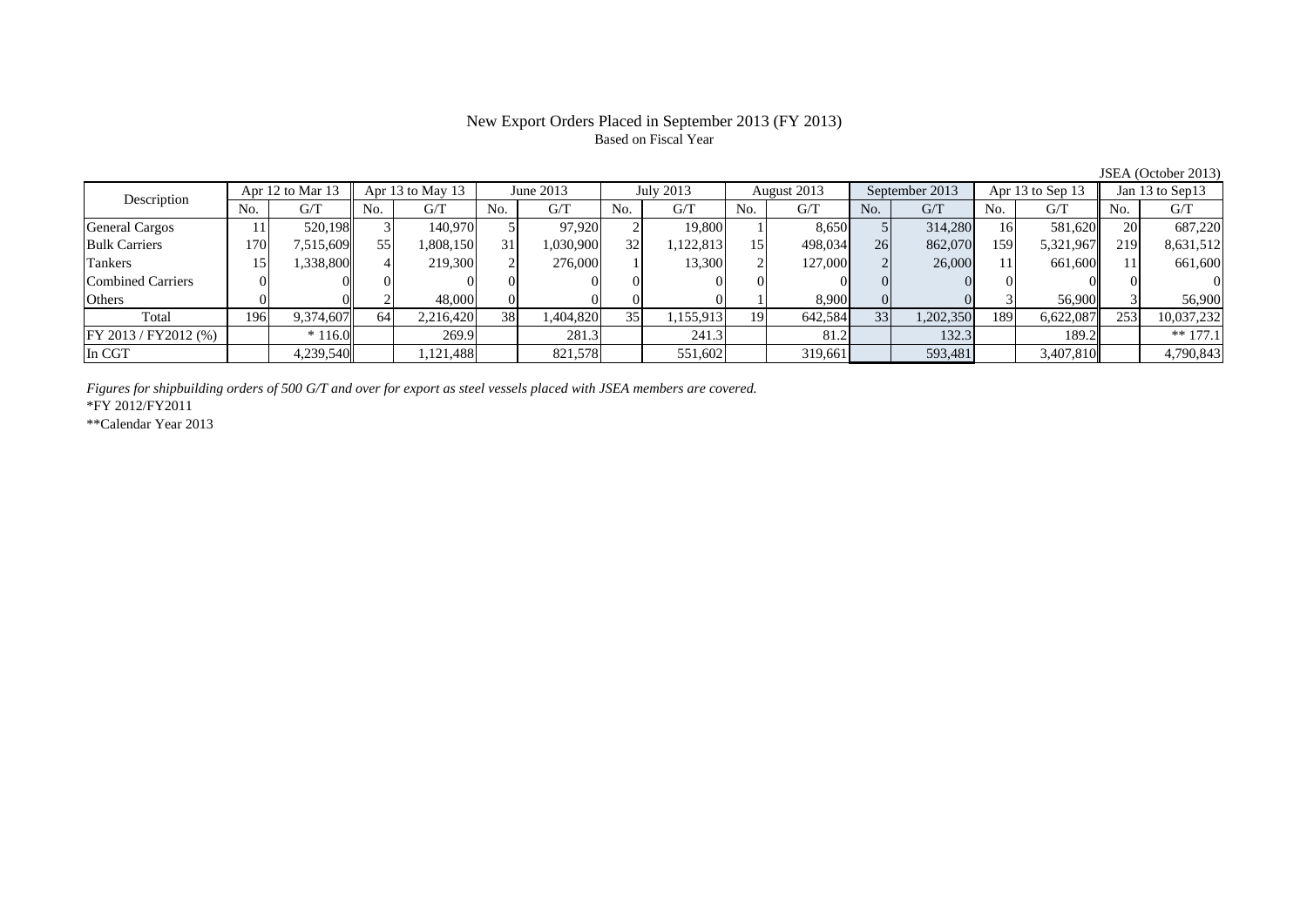## Export Ships Delivered in September 2013 (FY 2013) Based on Fiscal Year

No. G/T No. G/T No. G/T No. G/T No. G/T No. G/T No. G/T No. G/T $G/T$ General Cargos ( 16 1,000,392 2 96,561 1 86,695 1 71,821 1 4,680 3 81,001 8 340,758 13 571,740 Bulk Carriers 285 12,153,252 32 1,274,346 29 1,186,896 23 1,029,588 13 468,684 21 994,090 118 4,953,604 201 8,699,642 Tankers 28 1,724,919 4 323,977 0 0 0 0 0 0 2 62,881 6 386,858 15 843,572 Combined Carriers 0 0 0 0 0 0 0 0 0 0 0 0 0 0 0 0Others 0 0 1 20,637 0 0 0 0 0 0 0 0 1 20,637 1 20,637 Total 329 14,878,563 39 1,715,521 30 1,273,591 24 1,101,409 14 473,364 26 1,137,972 133 5,701,857 230 10,135,591 FY 2013 / FY2012 (%) \* 93.4 55.7 63.5 82.7 77.1 95.6 69.4 \*\* 79.0 In CGT | | 6,594,256|| | 759,116| | 562,149| | 478,254| | 223,601| | 499,441| | 2,522,561| | 4,472,112 July 2013 Description Apr 12 to Mar 13 Apr 13 to May 13 June 2013 August 2013 September 2013 Apr 13 to Sep 13 Jan 13 to Sep 13

*Deliveries of new shipbuilding orders of 500 G/T and over for export as steel vessels placed with JSEA members are covered.*

\*FY 2012/FY2011

\*\*Calendar Year 2013

JSEA (October 2013)